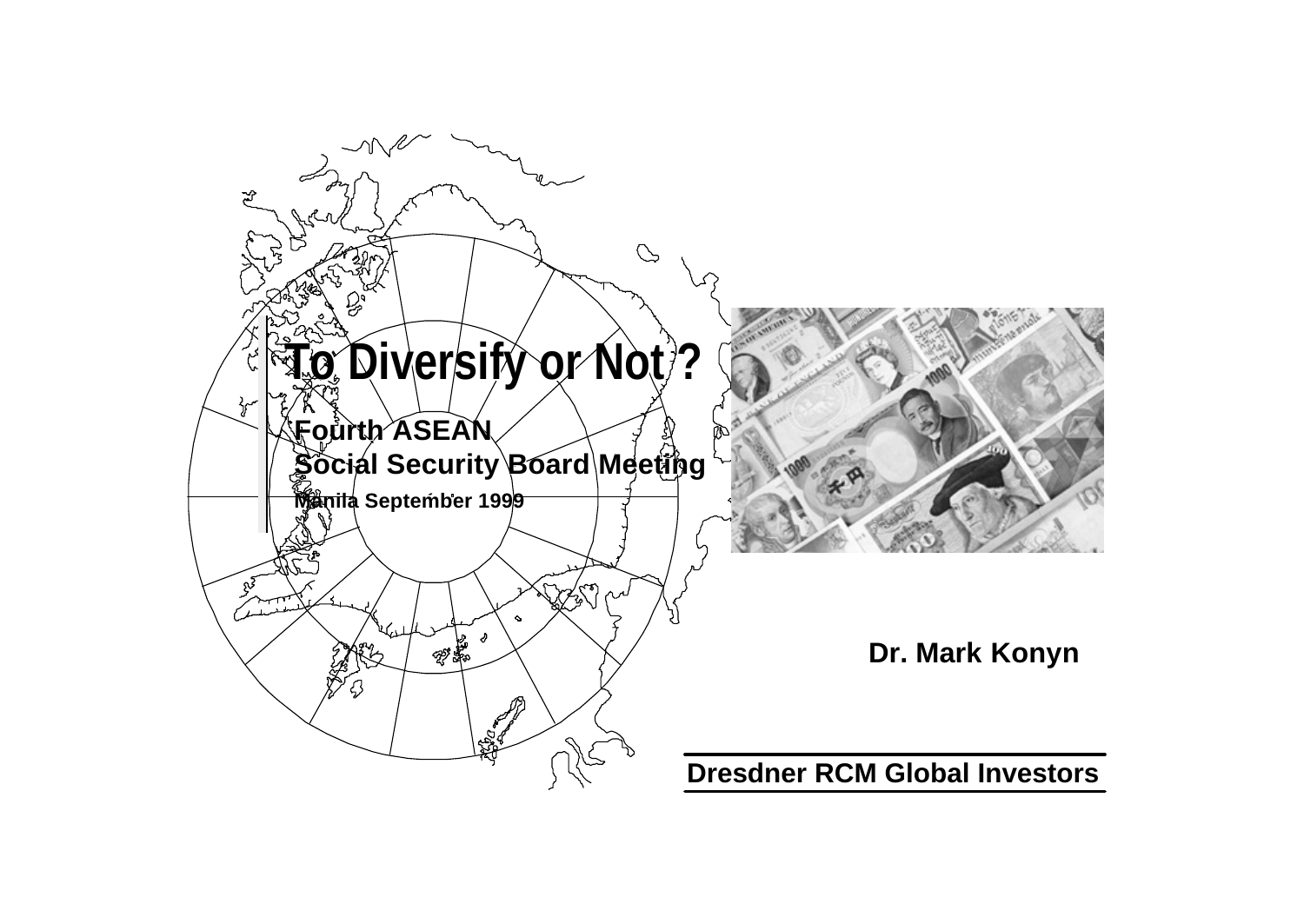### **Quotes**

*"There is no escaping the process of globalization."*

*" It (the Central Bank) must continually scan the local, global and regional environments . . . . and respond in advance or at least on time."*

*" I think internationalisation is unavoidable."*

*"In efforts to diversify risk and enhance returns participation in foreign markets by institutional investors has increased exponentially."*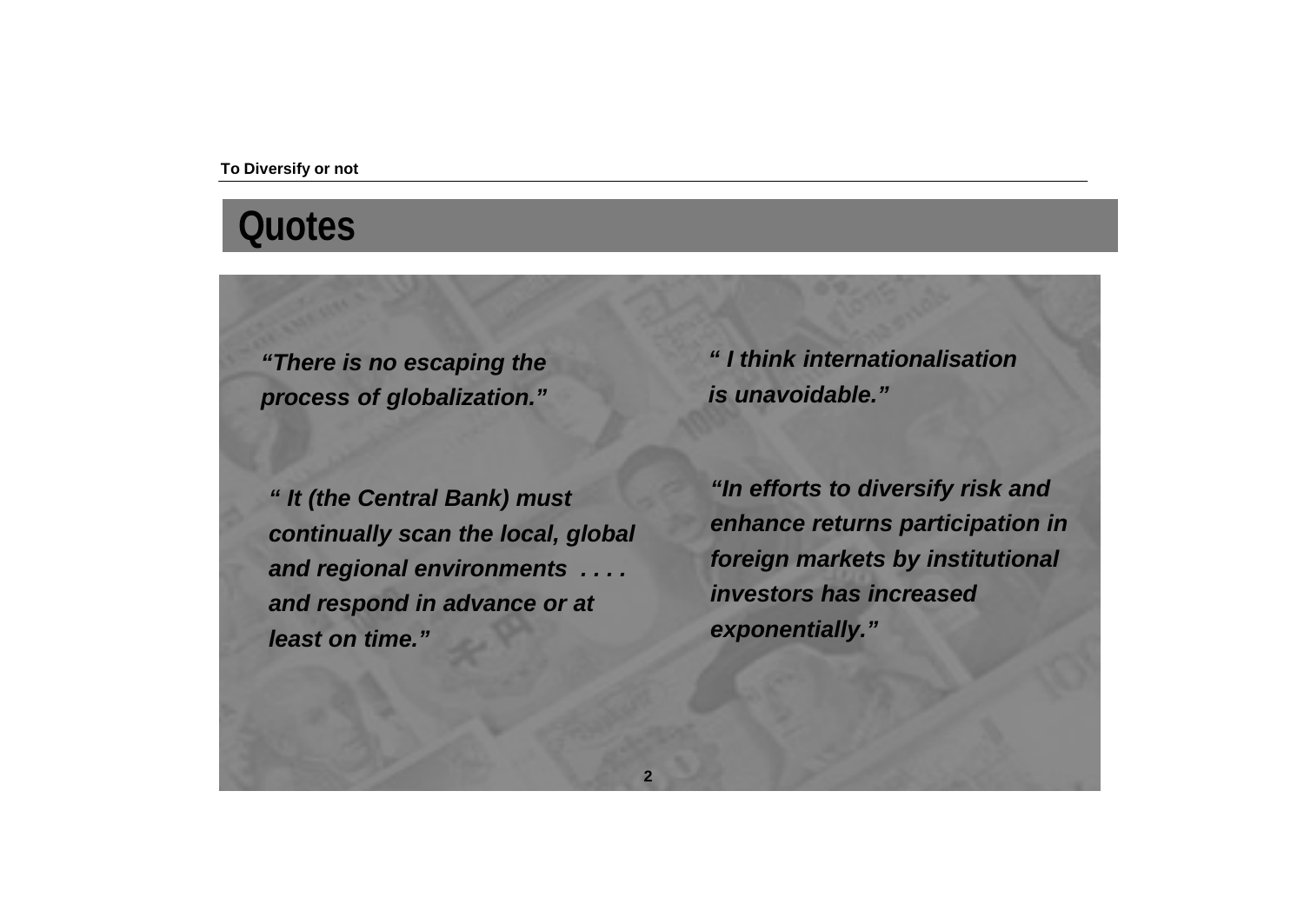# **Key Considerations**

- ♦ **Community wide coverage**
- ♦ **Matching members' benefit expectations**

**3**

- ♦ **Minimising shortfalls**
- ♦ **Minimising volatility**
- ♦ **Longer term budget balancing**
- ♦ **Balancing political considerations**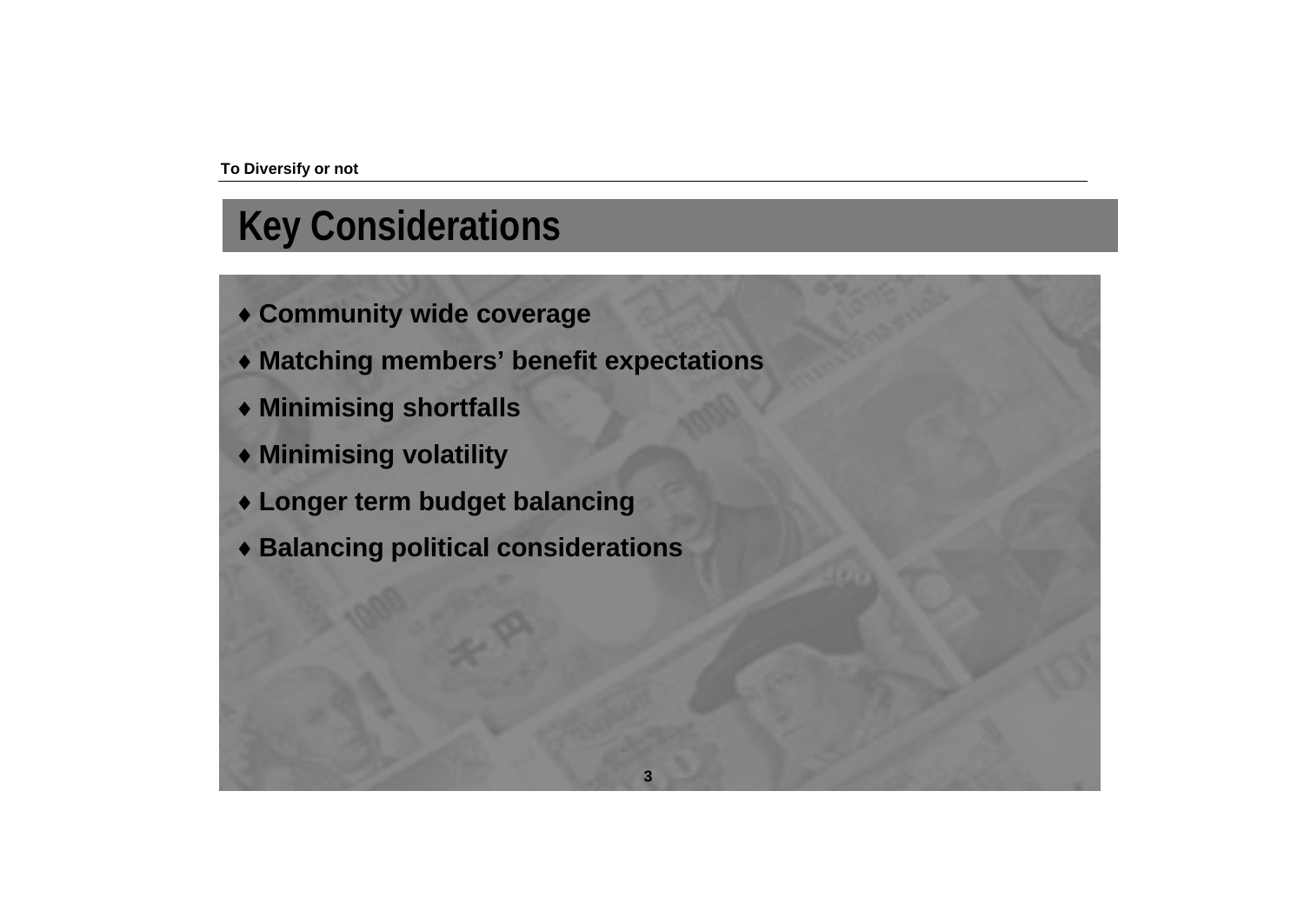## **Possible (Beneficial) Side Effects**

- ♦ **Improved corporate governance**
- More developed capital markets = Access to capital

**4**

- ♦ **More developed individual savings markets**
	- ♦ **Stocks and Bonds**
	- ♦ **Mutual Funds**
	- ♦ **Insurance related services**
	- ♦ **Banking services**
- ♦ **Ultimately less state dependence**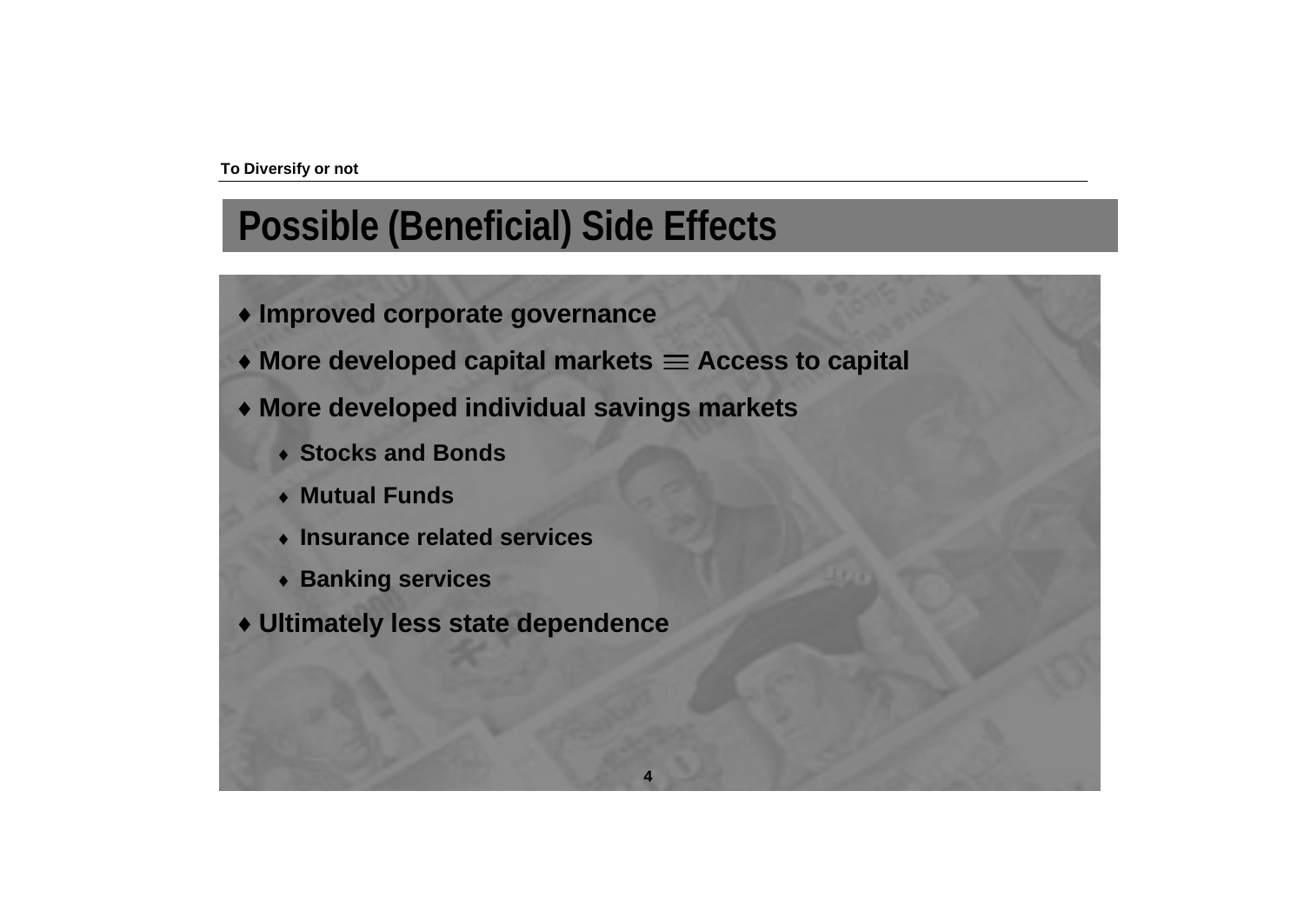# **Efficient Frontier – 7 years to Jun-96**

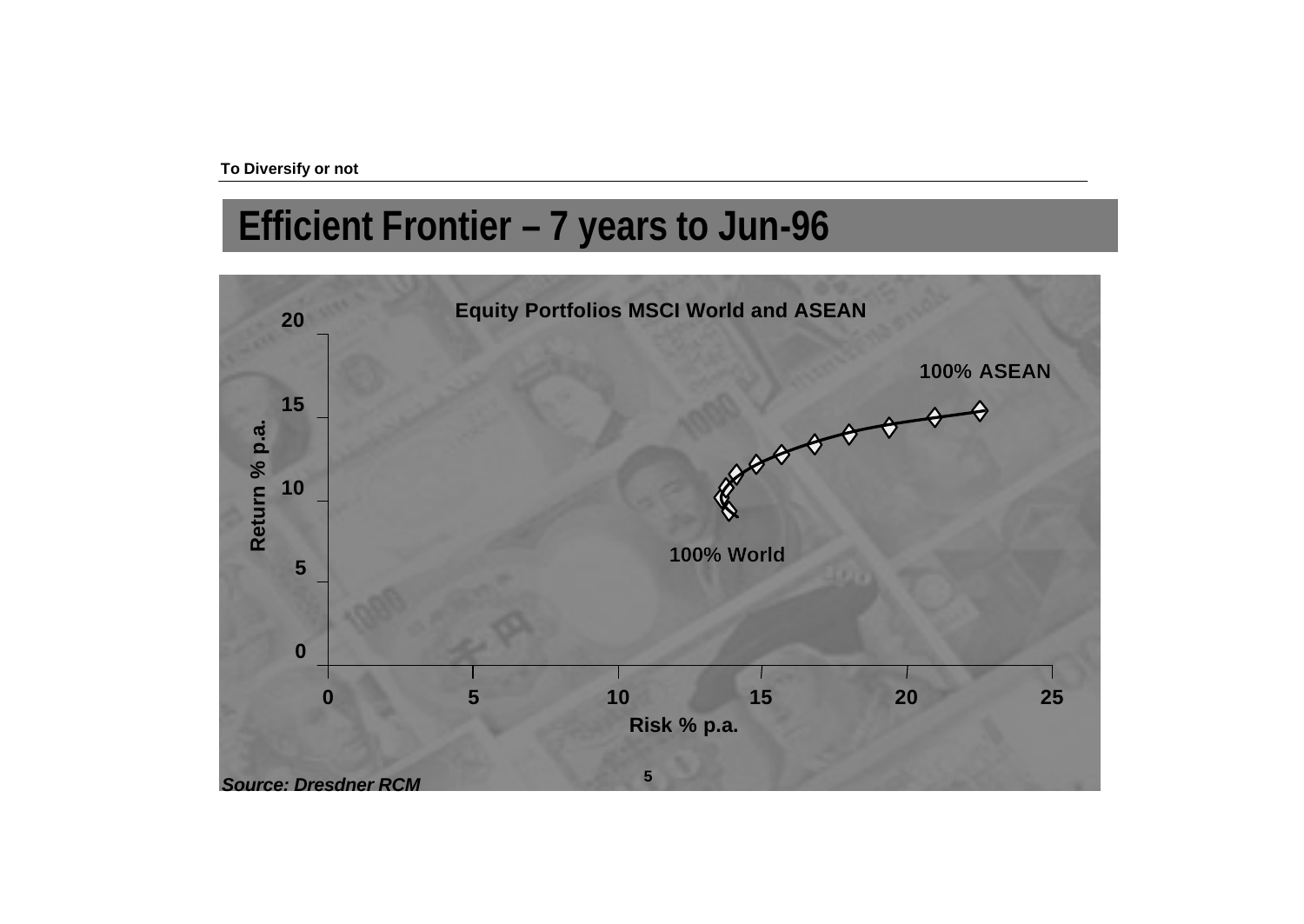# **Efficient Frontier – 7 years to Jun-99**

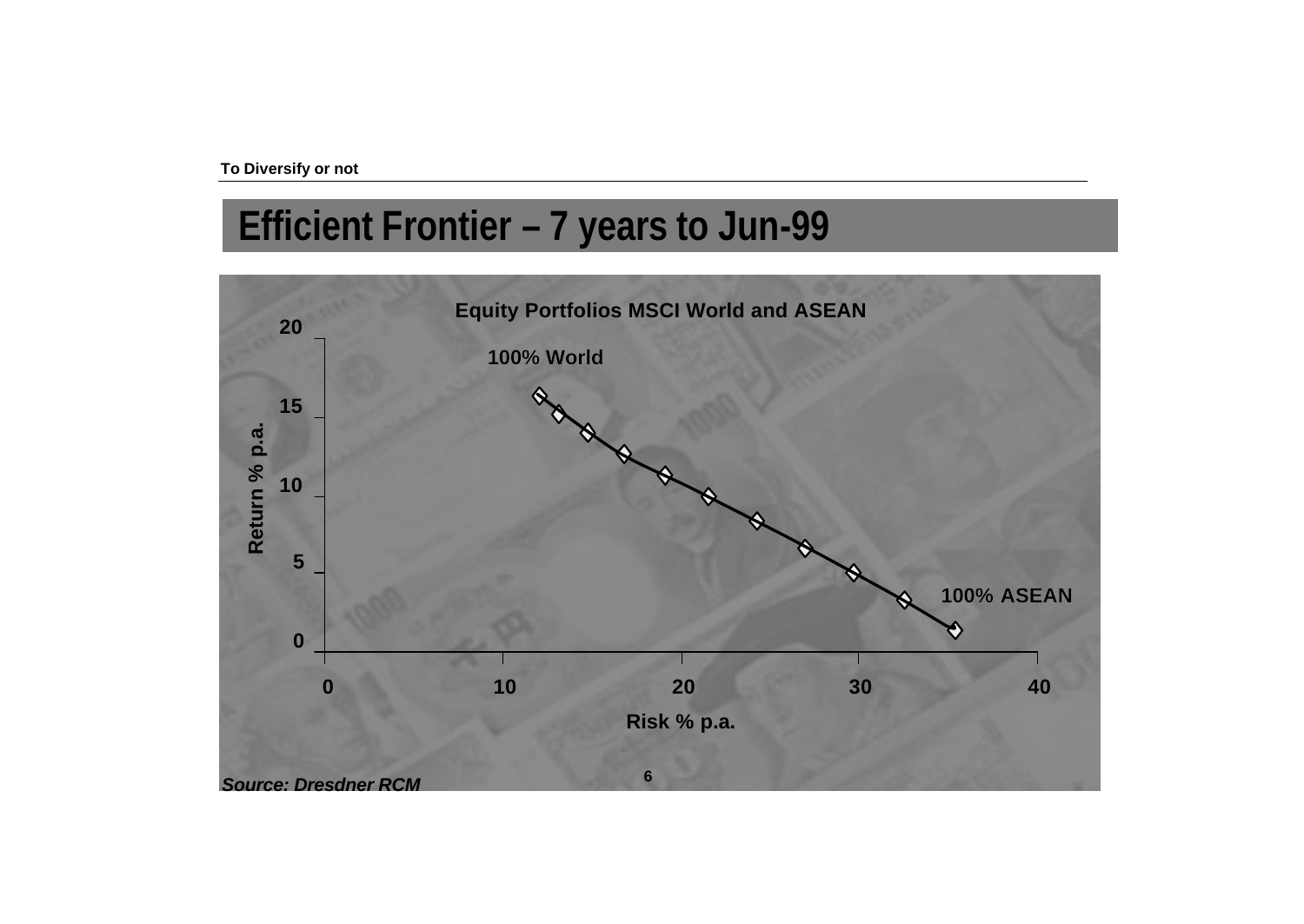# **ASEAN Currencies**

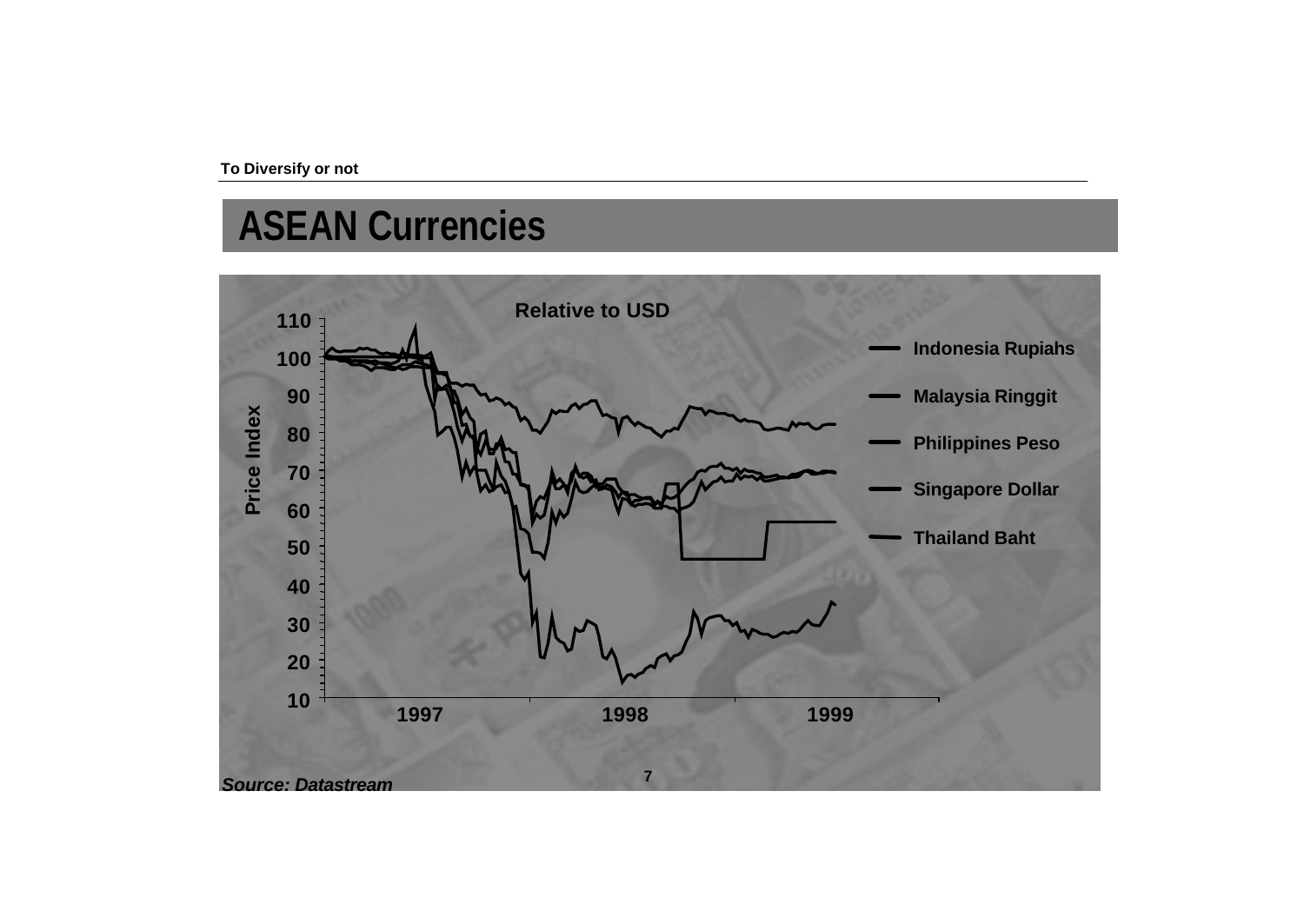# **ASEAN Stock Markets**

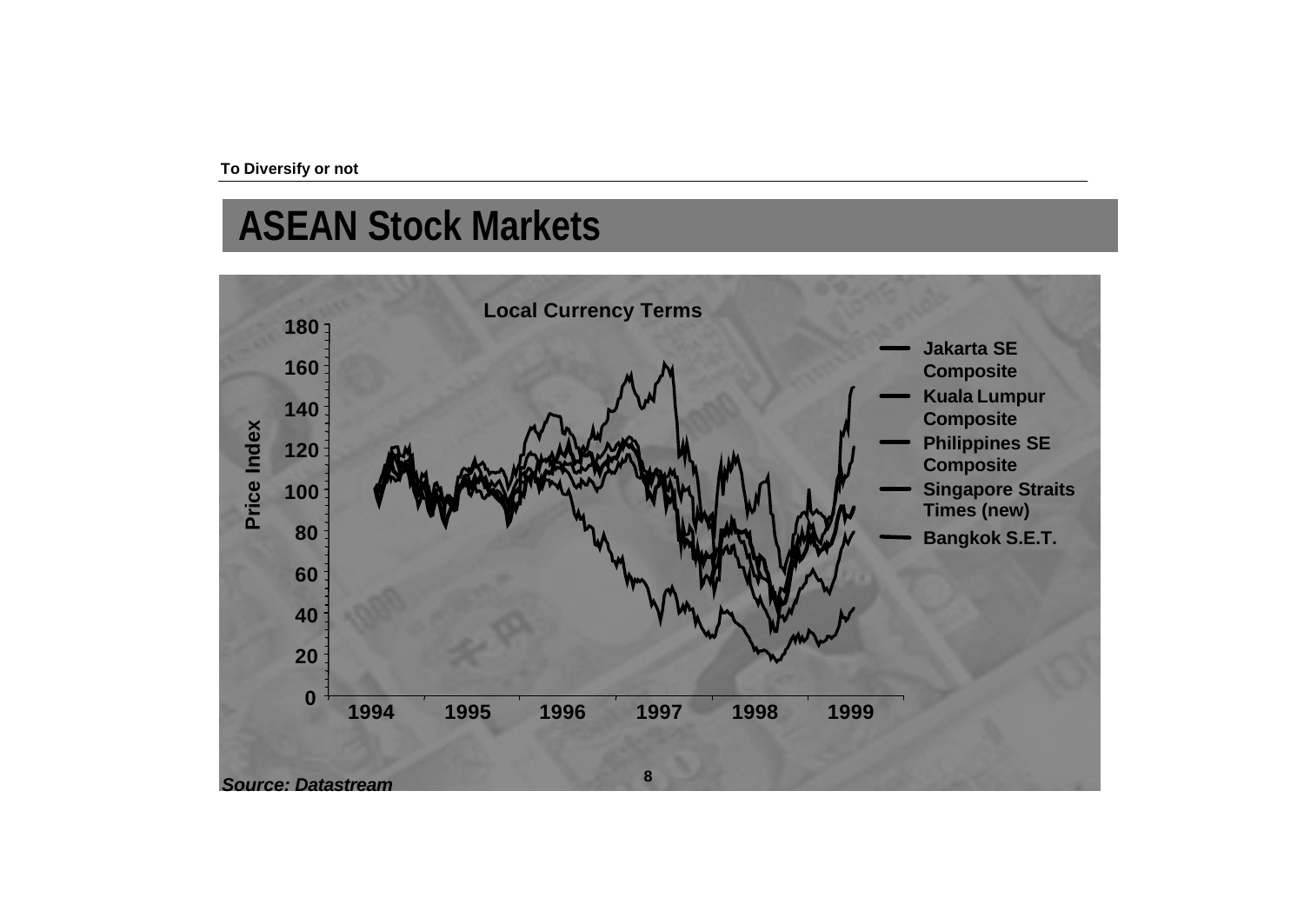# **Risk Characteristics for the Philippines**

| Returns                 |                              |                   |                           |  |  |
|-------------------------|------------------------------|-------------------|---------------------------|--|--|
|                         | 5 Years' Return in PHP %     |                   | 10 Years' Return in PHP % |  |  |
| <b>Manila Composite</b> | $-9.5$                       |                   | 145.6                     |  |  |
| <b>MSCI World</b>       | 184.2                        |                   | 343.0                     |  |  |
| 91D T-bills             | 87.6                         |                   | 368.5                     |  |  |
| notistved bristich      |                              |                   |                           |  |  |
|                         | <b>10 Years Annualised %</b> |                   |                           |  |  |
| <b>Manila Composite</b> |                              | 36.8              |                           |  |  |
| <b>MSCI World</b>       |                              | 17.5              |                           |  |  |
| 91D T-bills             |                              | 1.4               |                           |  |  |
| nothslerrod             |                              |                   |                           |  |  |
|                         |                              |                   |                           |  |  |
|                         | <b>Manila Composite</b>      | <b>MSCI World</b> | 91D T-bills               |  |  |
| <b>Manila Composite</b> |                              |                   |                           |  |  |
| <b>MSCI World</b>       | $-0.6$                       |                   |                           |  |  |
| 91D T-bills             | 0.0                          | $-0.1$            |                           |  |  |
|                         | 9                            |                   |                           |  |  |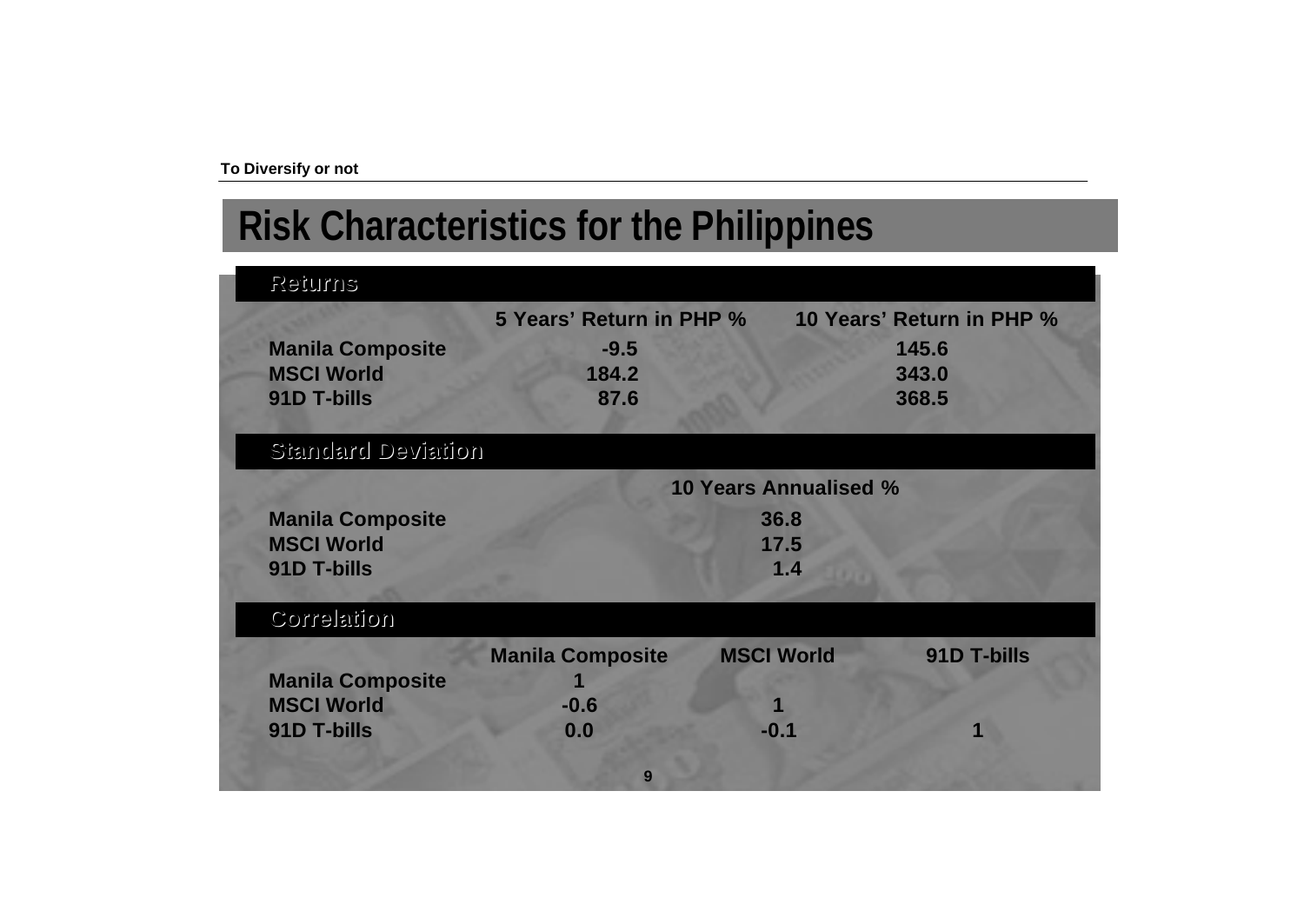| <b>Different Portfolios</b>                             |                                   |                                       |                                        |
|---------------------------------------------------------|-----------------------------------|---------------------------------------|----------------------------------------|
| Returns                                                 |                                   |                                       |                                        |
|                                                         | <b>3 Years Return</b><br>in PHP % | <b>5 Years Return</b><br>in PHP %     | <b>10 Years Return</b><br>in PHP %     |
| <b>70% T-bills &amp;</b><br><b>30% Manila Composite</b> | 27.8                              | 60.2                                  | 342.4                                  |
| 70% T-bills<br>20% Manila Composite &<br>10% MSCI World | 41.7                              | 78.0                                  | 358.7                                  |
| noitsived busbuste                                      |                                   |                                       |                                        |
|                                                         | 3 Years<br><b>Annualised %</b>    | <b>5 Years</b><br><b>Annualised %</b> | <b>10 Years</b><br><b>Annualised %</b> |
| <b>70% T-bills &amp;</b><br><b>30% Manila Composite</b> | 12.2                              | 10.5                                  | 11.2                                   |
| 70% T-bills                                             |                                   |                                       |                                        |
| 20% Manila Composite &<br>10% MSCI World                | 8.8                               | 7.6                                   | 8.2                                    |
|                                                         | 10                                |                                       |                                        |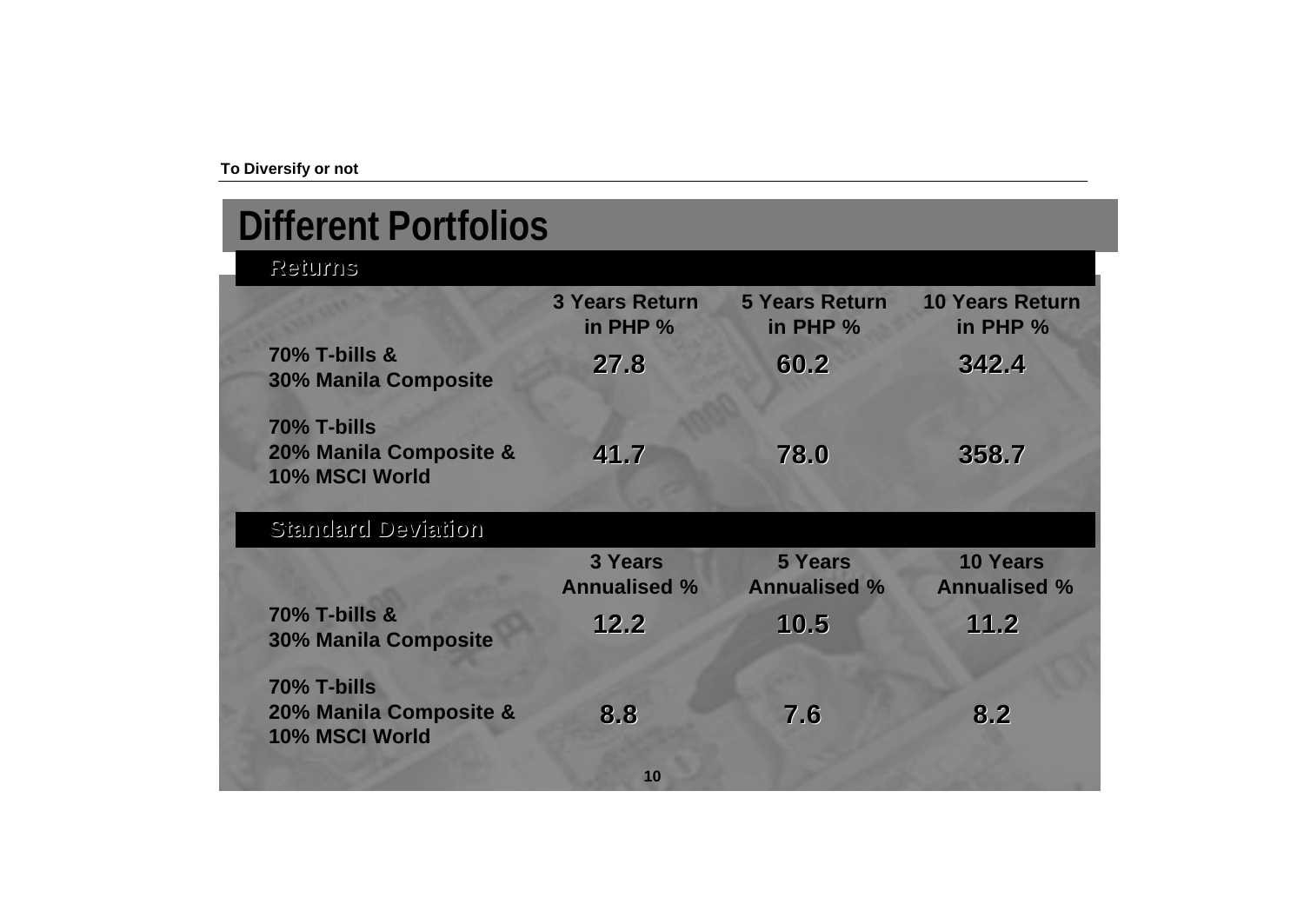# **Stock Market Index Sizes in ASEAN**

|                     | <b>US\$ billion</b> |
|---------------------|---------------------|
| <b>Philippines</b>  | 32.3                |
| Singapore           | 123.8               |
| <b>Thailand</b>     | 57.2                |
| <b>Jakarta</b>      | 50.7                |
| <b>Kuala Lumpur</b> | 74.9                |
| <b>US</b>           | 2,771.7             |
|                     | As at 30/06/99      |
|                     |                     |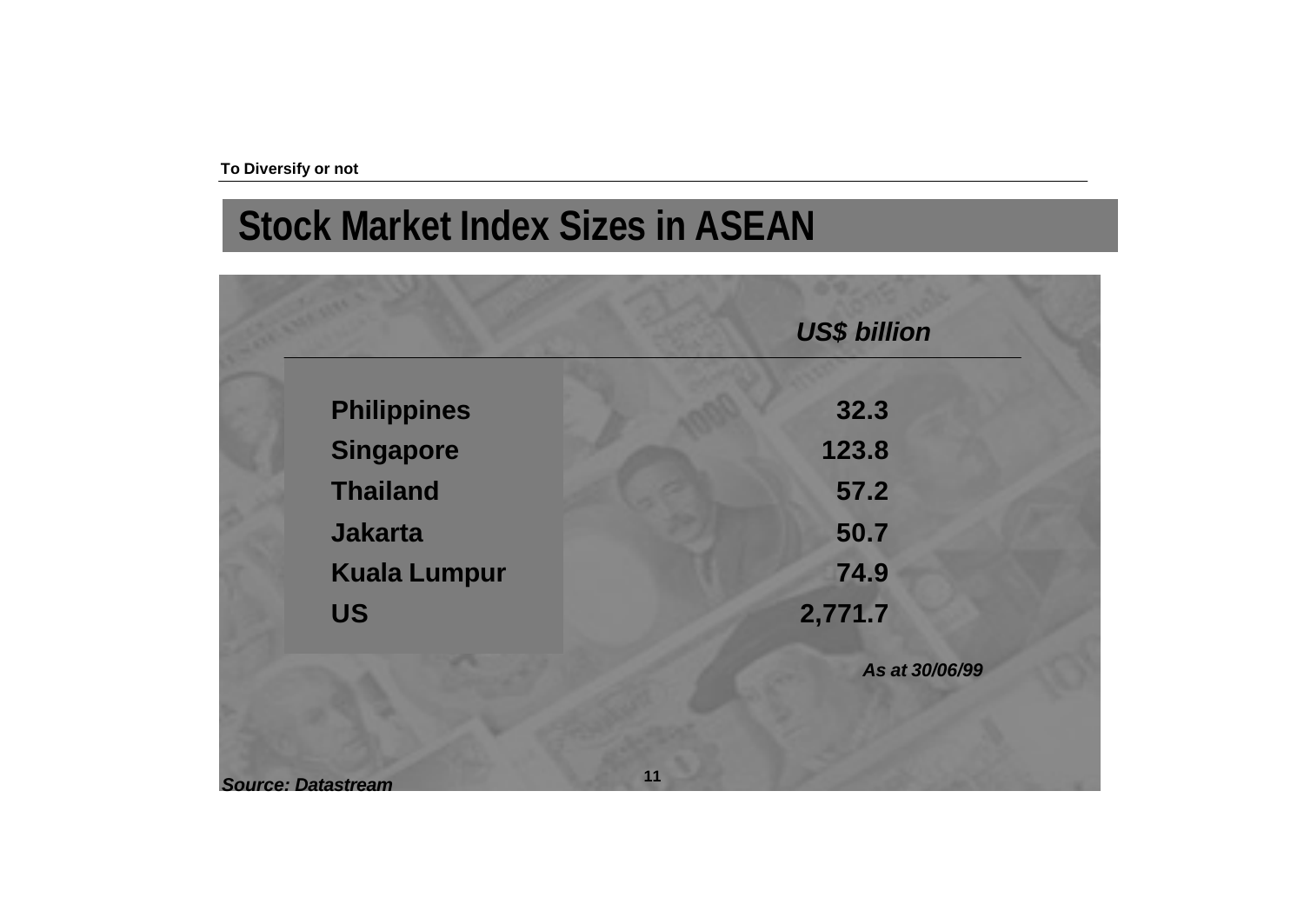# **Social Security Assets**

|                                        |                                     | <b>US\$ millions</b> |  |
|----------------------------------------|-------------------------------------|----------------------|--|
| <b>CPF</b>                             |                                     | 48,0711              |  |
| <b>EPF</b>                             |                                     | 33,287               |  |
| <b>Socso</b>                           |                                     | 1,485                |  |
| <b>SSS</b>                             |                                     | 3,506                |  |
| <b>GSIS</b>                            |                                     | 736                  |  |
| <b>Astek</b>                           |                                     | 7932                 |  |
| <b>Taspen</b>                          |                                     | <b>700E</b>          |  |
|                                        |                                     |                      |  |
| 2/28/98                                | 12/31/96<br>$\overline{\mathbf{c}}$ |                      |  |
| <b>Source: Institutional Investors</b> | 12                                  |                      |  |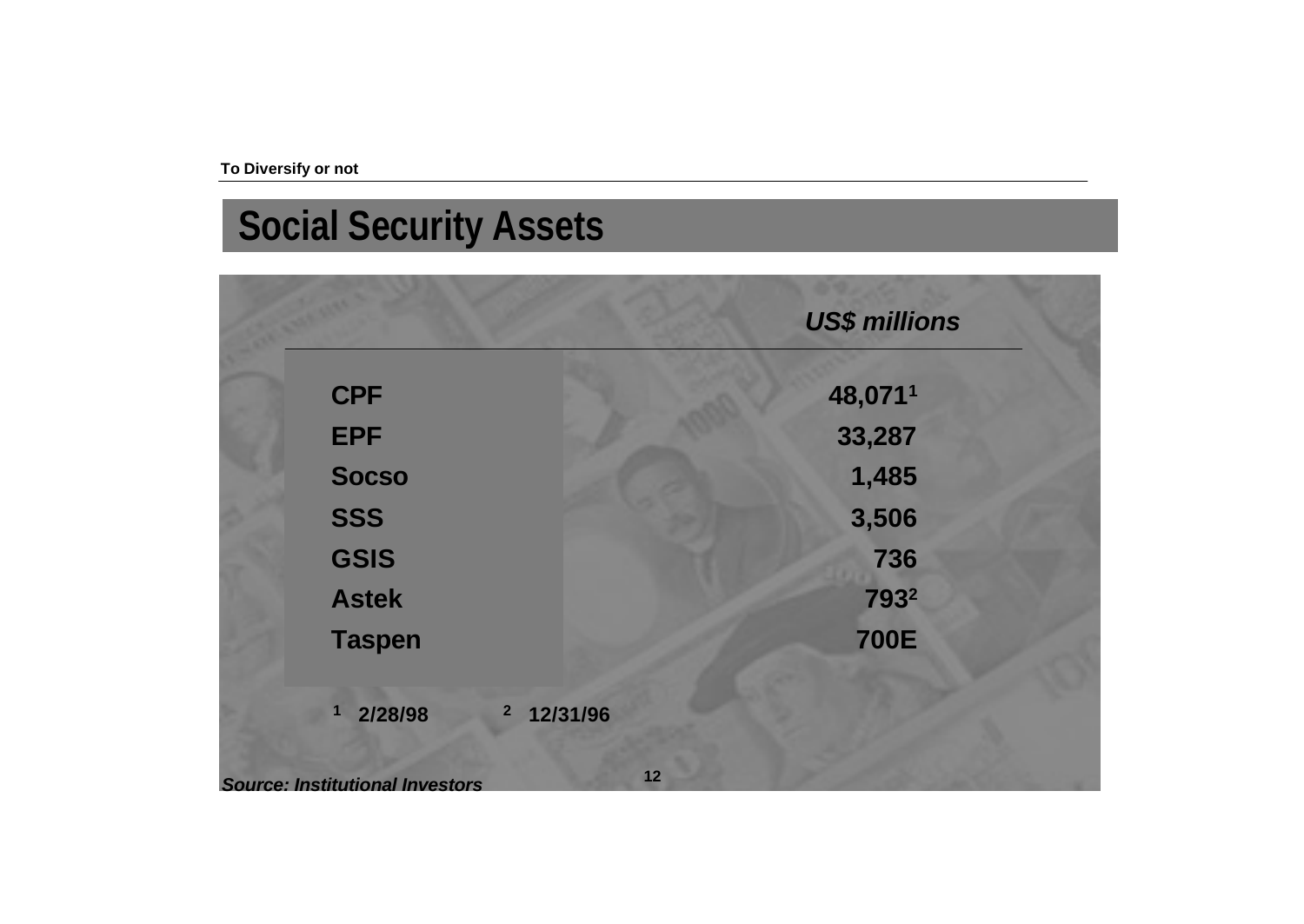# **Diversification in the New Environment**

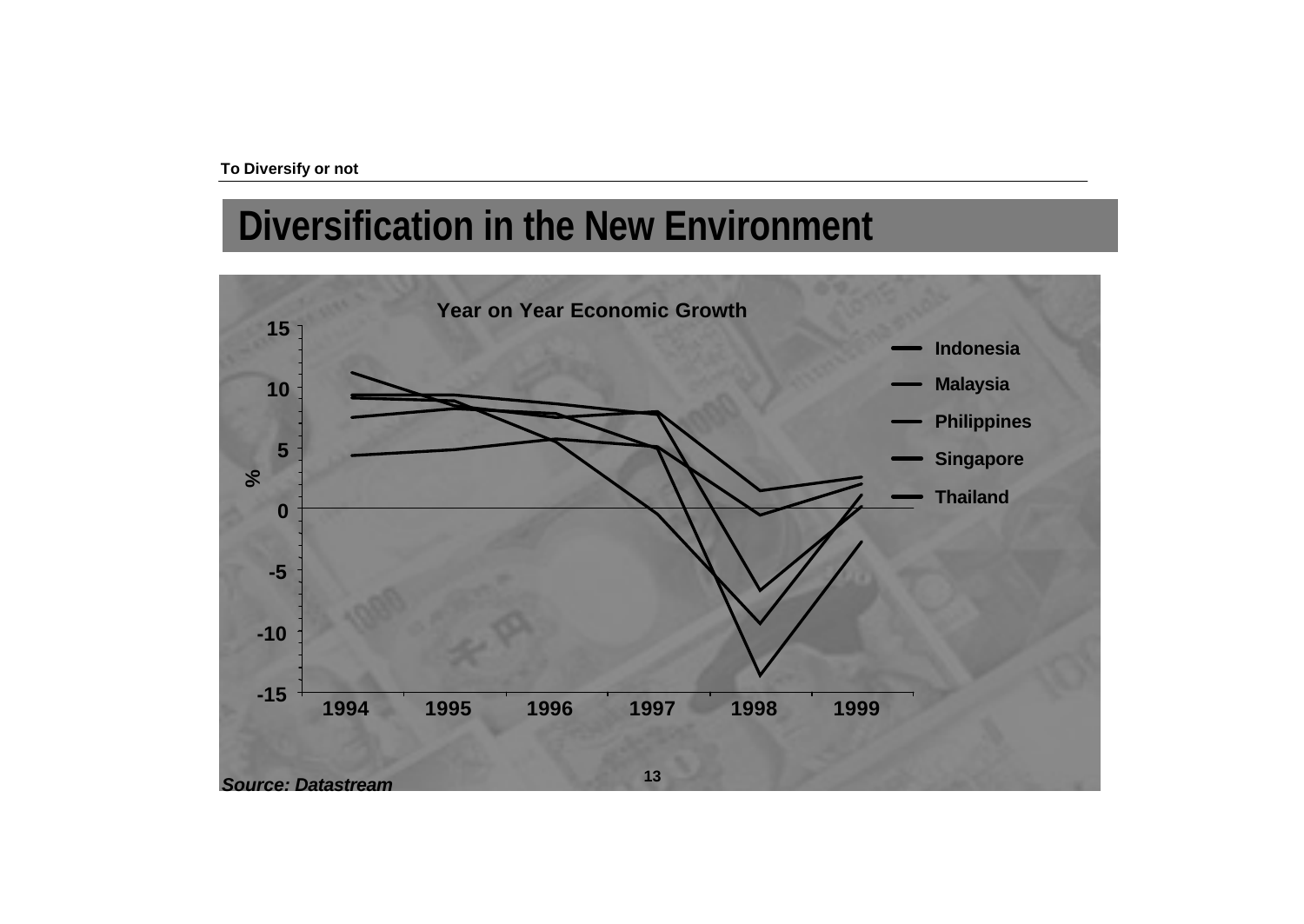# **ASEAN Inflation**

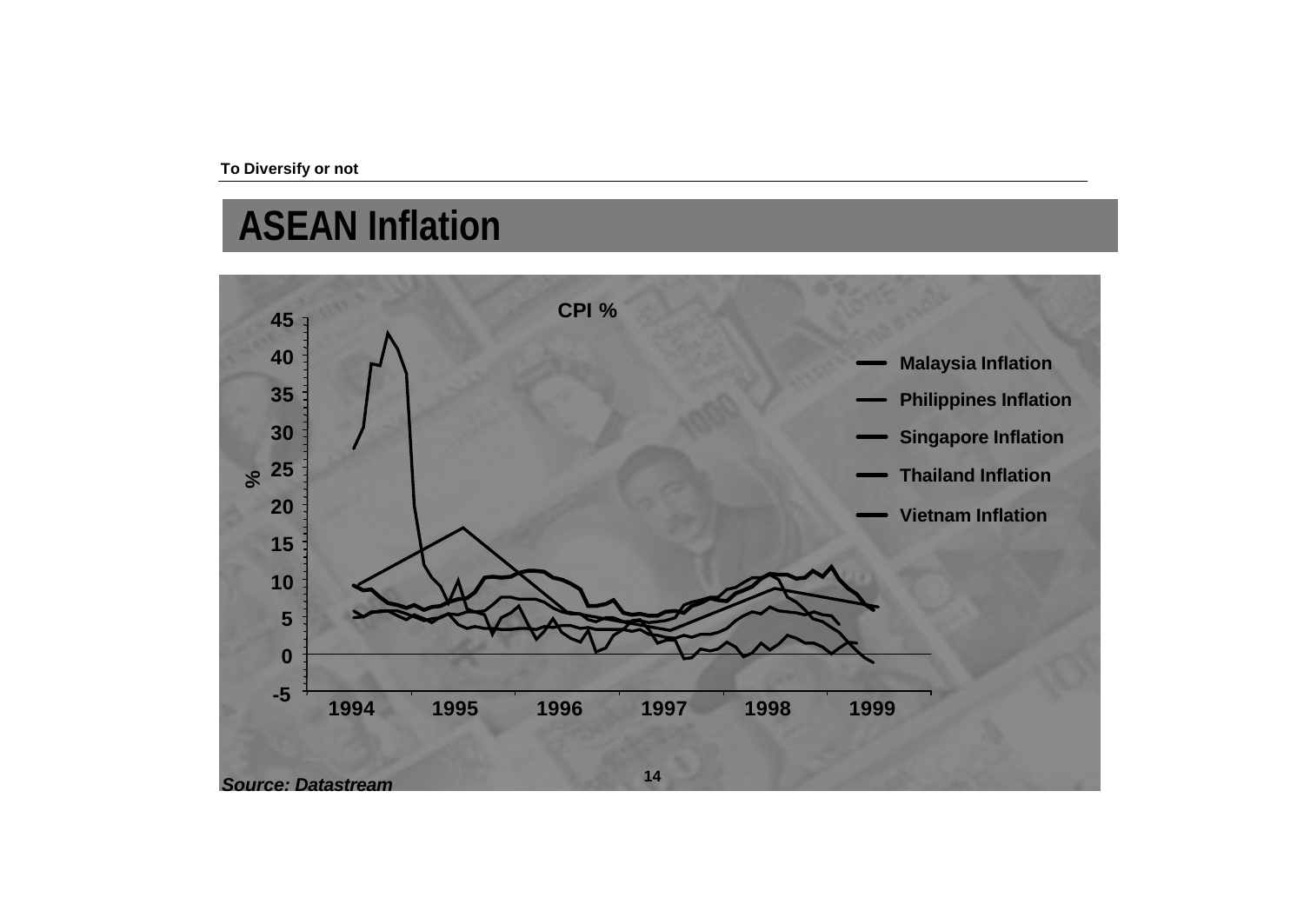# **Global interest rates**

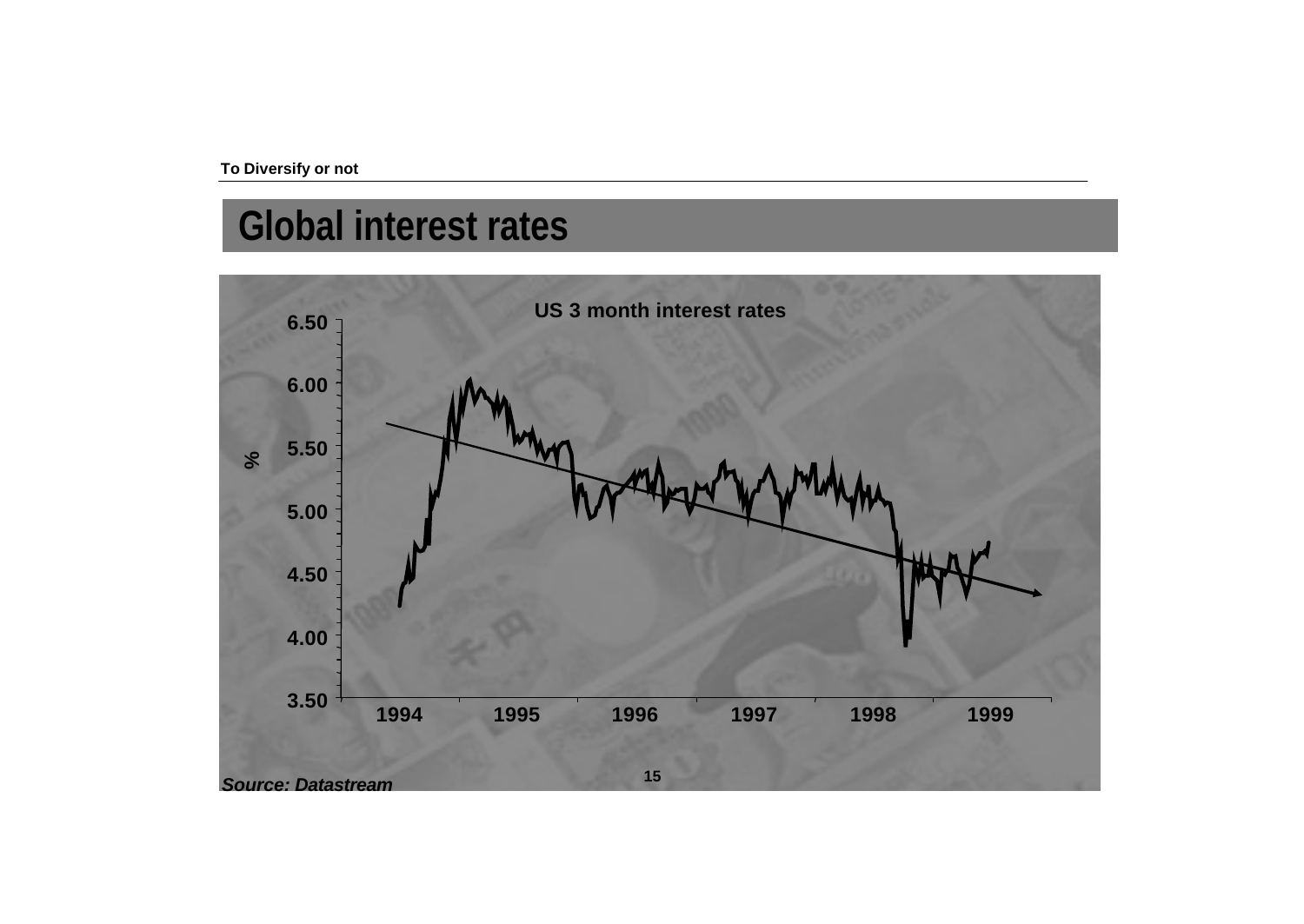# **Global Inflation and Investment Returns**